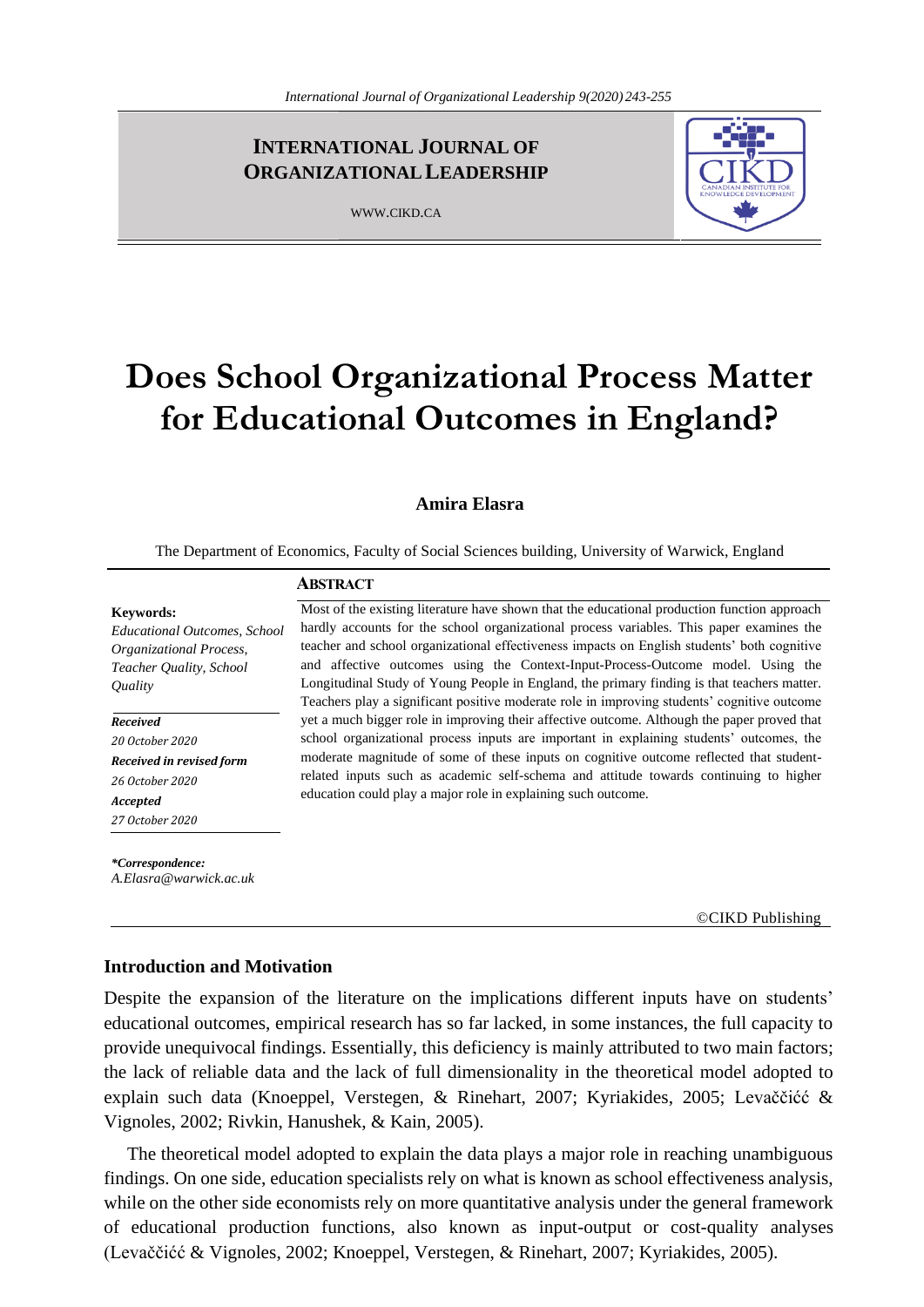The theoretical model mostly used is known as the 'Context–Input–Process–Outcome' model (Teddlie & Reynolds, 2000); hereafter CIPO model. The idea and advantage of the model is to incorporate all the possible inputs that affect students' outputs. Education specialists adopt the school effectiveness approach focusing mainly on the school organizational process component unlike economists who adopt the educational production function approach focusing on resources inputs (Kyriakides, 2005; Levaččićć & Vignoles, 2002). This leads to methodological limitations. A typical educational production function can be represented by equation (1) (Levaččićć & Vignoles, 2002)

$$
O_{hij} = f(Z_{1hij}, \dots, Z_{Mhij})
$$
\n<sup>(1)</sup>

where  $O_{hij}$  are *H* educational outcomes of student *i* at school *j* and  $Z_{Mhij}$  are *M* inputs allocated to the production of these outcomes including school resources, school context inputs and students' inputs.

 This paper identifies a number of gaps in the Education Economics literature. First, most of the existing literature have shown that the educational production function approach hardly accounts for the school organizational process variables (Armor et al., 1976; Glewwe et al., 2011; Kerckhoff, 1986; Levaččićć & Vignoles, 2002; Murnane, 1975; Teddlie & Reynolds, 2000). Second, previous research has examined both school effectiveness and teacher effectiveness separately (Kyriakides, 2005; Teddlie, 1994). Third, there is a lack of studies examining both cognitive and non-cognitive outcomes (Sammons, Hillman, & Mortimore, 1995; Teddlie & Reynolds, 2000) with exceptions of Mortimore, et al. (1988), Rutter (1979), Knuver and Brandsma, 1993, and Kyriakides, 2005. Last, most of the earlier research has generally been less focused on the case of England (Kerckhoff, 1986; Levaččićć & Vignoles, 2002; Sammons, et al., 1995; Slater, Davies, & Burgess, 2009; Tymms, 1992).

 This paper answers four research questions: What is the teacher influence on student's cognitive and affective outcomes? Which aspect of school quality in the school organizational process component is more predictive of student's cognitive and affective outcomes? What is the effect of overall school quality on student's cognitive and affective outcomes? How important is the school process component in the CIPO model? And whether other factors are more important in explaining student's outcomes?

 In order to answer these questions, the paper examines the effect of school organizational process variables on students' both cognitive and affective educational outcomes using a more comprehensive theoretical framework based on the Context-Input-Process-Outcome model. Particularly, the analysis adjusts equation (1) to (2) by studying the effect of *K* school process variables;  $P_{kj}$  on the student level outcome rather than the school level, where  $C_{Lij}$  are *L* school context variables for student *i* at school *j* and  $X_{Nij}$  are *N* student input variables.

$$
O_{hi} = f(P_{1ij} \dots P_{Kij}, C_{1i} \dots C_{Li}, X_{1i} \dots X_{Ni})
$$
 (2)

 Additionally, the paper combines both the teacher and school effectiveness by examining the school process inputs at both the school level and the teacher level that are not financial resource oriented inputs. In short, the analysis combines teacher's influence variable measuring student's perception of their teacher and school quality variable(s), to examine their effect simultaneously on students' educational outcomes.

 The analysis of the paper is based on a dataset built comprising data from the Longitudinal study of Young People in England (LSYPE), the National Pupil Database (NPD) and the Ofsted database,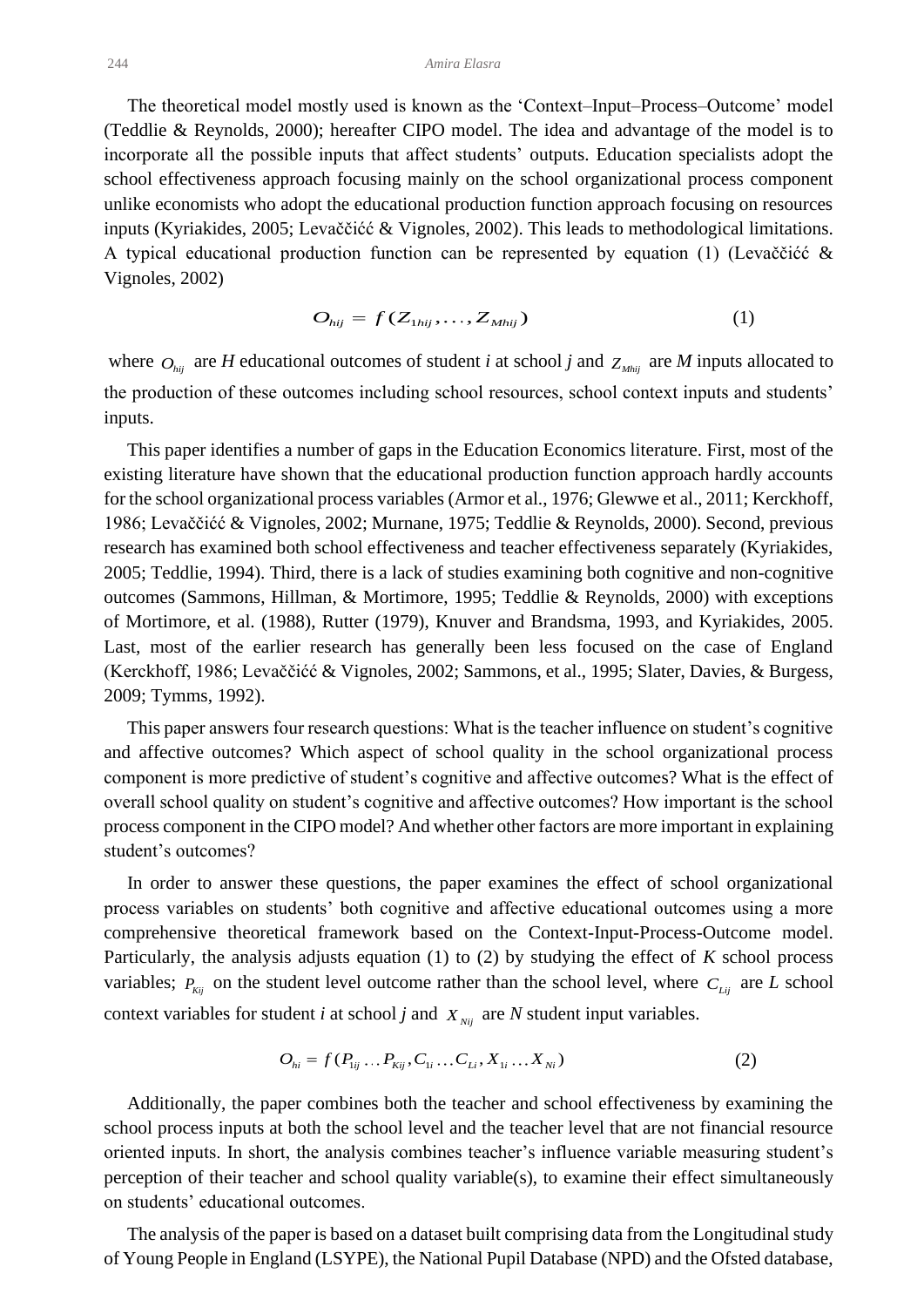hence including new school information that have been lacked in the literature covering a wide range of school process variables in the analysis. The paper proceeds with a review of empirical literature of the effect of school process inputs on educational outcomes followed by data, statistical method and model specification, main findings, conclusion, and discussion.

## **Review of Empirical Literature**

Following the findings of Coleman's report (1966) that there is no strong positive relationship between school financial resources and students' outcomes, several studies were conducted to further investigate the effect of school inputs on students' outcomes (Mortimore, 1993; Mortimore et al., 1988; Reynolds & Creemers, 1990; Sammons, Hillman, & Mortimore, 1995).

 During the last three decades, a considerable body of research evidence has been accumulated showing that although family backgrounds of students and their academic self-schema are major determinants of their educational outcomes, schools have significant though small contribution in explaining variations in students' outcomes (Daly, 1991; Mortimore et al., 1988; Reynolds, 1982; Rutter, 1979; Sammons, Hillman, & Mortimore, 1995; Wilkins & Raudenbush, 1989). For example, student sense of control of their environment, quality of teachers' education, and teachers' high expectations for students are types of school process factors that tend to have significant positive relationships with students' outcomes (Link & Ratledge, 1979; Summers & Wolfe, 1977; Winkler, 1975). The following review focuses on key empirical studies examining the effects of school process inputs, specifically school quality inputs and teacher inputs on student's educational outcomes.

## **School Organizational Process Inputs: School Level (Quality)**

Most researchers who examined the effect of school organizational process variables focused on urban elementary schools with low socioeconomic status because they believed that success stories of these schools would dispel the belief that schools made little or no difference (Teddlie & Reynolds, 2000). Some show that Leadership, expectations, school atmosphere, evaluation of pupil progress (Weber, 1971) and principals' evaluations of teachers (Murnane, 1975) are important (Armor et al., 1976; Teddlie & Reynolds, 2000).

 School effectiveness literature has examined a wide range of school organizational process factors (Sammons, Hillman, & Mortimore, 1995). These include professional leadership (Mortimore et al., 1988; Rutter, 1979), shared visions and goals (Mortimore et al. 1988), a learning environment (Rutter, 1979; Weber, 1971), concentration on teaching and learning (Mortimore, 1993), purposeful teaching (Mortimore, 1993; Rutter, 1979; Stalling, 1975), high expectations (Edmonds, 1979; Rutter, 1979), positive reinforcement (Walberg, 1984), monitoring progress (Edmonds, 1979; Weber, 1971), pupil rights and responsibilities (Mortimore et al., 1988), homeschool partnership (Mortimore et al., 1988) and a learning organization (Armor et al., 1976).

 Most studies tend to focus on the effect of one or more of these variables on students' educational outcomes. For example, faculty cooperation and cohesion in general and teaching staff cooperation in relation to teaching methods and pupil counselling in particular are seen as key components of a productive school climate and culture that have positive impact on students' cognitive and affective outcomes (Anderson, 1982; Opdenakker & Van Damme, 2000; Sammons, Hillman, & Mortimore, 1995). On the other hand, some school process variables tend to have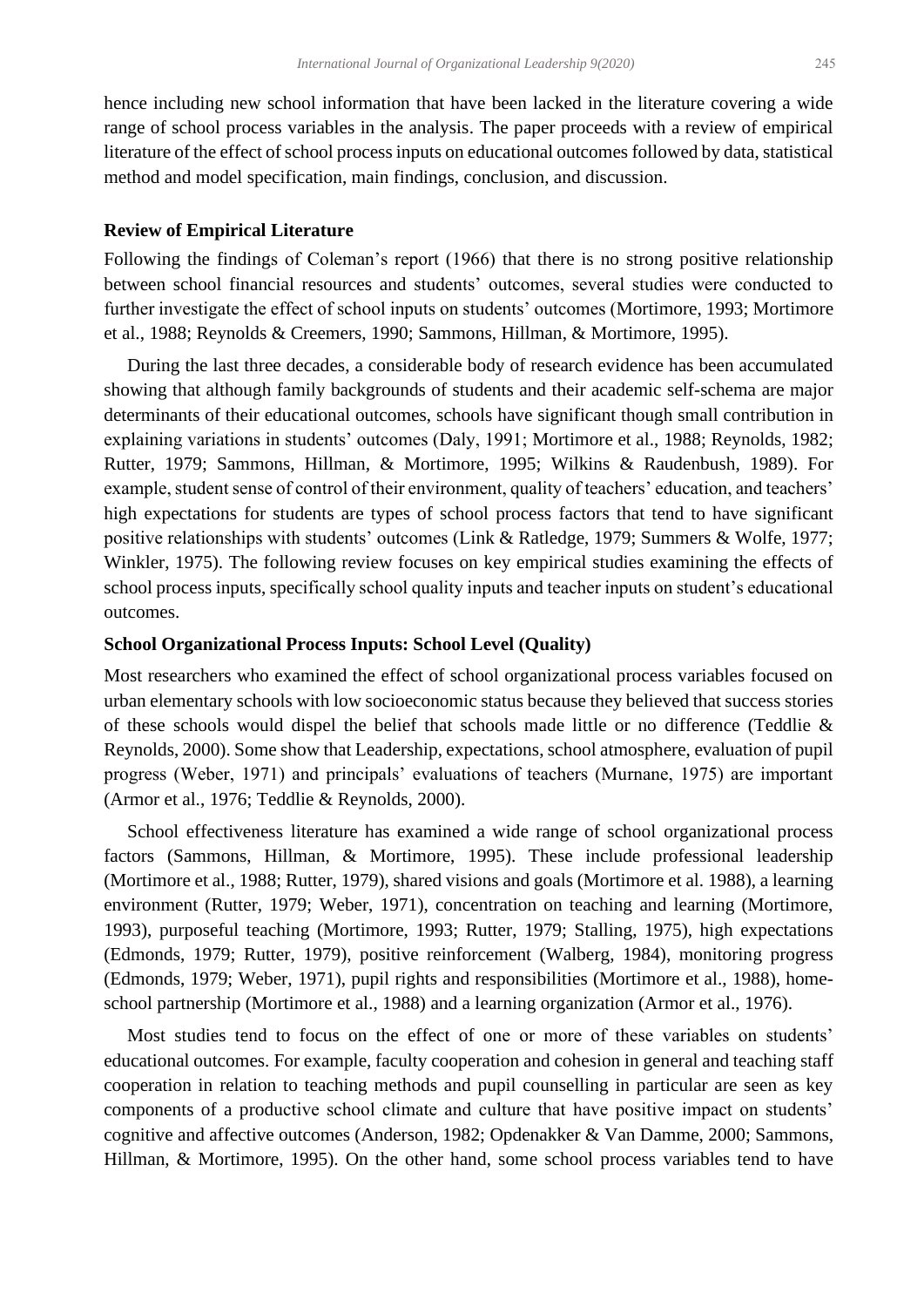mixed effect such as attention to pupil differences and development (Opdenakker & Van Damme, 2000; Scheerens & Creemers, 1996).

 Empirical support for the effectiveness of an orderly learning environment in the school has been confirmed (Opdenakker & Van Damme, 2000). Similarly, 'focus on discipline and subject matter acquisition' and 'focus on cultural education and creativity' though not much studied, were found to have only significant positive effect on affective outcomes of students with initial high cognitive and affective characteristics and negative effect for students with initial low cognitive and affective characteristics (Opdenakker & Van Damme, 2000). Also, the 'focus on education and personality development' has a positive effect on the motivation towards (and interest in) learning tasks. On the other hand, it had a differential effect on the attitude towards homework. Additionally, it was suggested to have a negative effect on mathematics cognitive outcomes (Opdenakker & Van Damme, 2000).

 Decentralization and giving more autonomy to school management enhances students' outcomes (Faguet & Sanchez, 2008; PISA, 2009; Woessmann, 2003) and attendance and probability to continue schooling (Jimenez & Sawada, 1999, 2003), though better-off communities tend to benefit more from such policy (Galiani, Gertler, & Schargrodsky, 2008; Galiani & Perez-Truglia, 2011). However, few studies suggested that decentralization increased the drop-out rates and failure rates among primary school students in Brazil even if it increased enrollment levels (Madeira, 2012) 'Rules and agreements about aspects of classroom instruction', 'rules and agreements about ways of improving affective outcomes', and 'assessment system focused on formative purposes' (also at the head teacher level) were found to be significant predictors of students' outcomes. On the other hand, 'rules about time use' and 'consensus about the ''mission'' of the school' were not significant for cognitive outcomes, while the latter was only significant for affective outcomes (Kyriakides, 2005).

#### **School Organizational Process Inputs: Teacher Level**

Previous empirical research has shown that in general teachers may not have a strong role in determining students' achievement mainly because of lacking consensus on the exact link between observable teacher characteristics and such achievement (Rivkin, Hanushek, & Kain, 2005). Teacher experience and education demonstrated no consistent effect on student achievement (Hanushek, 1971, 1981, 1986; Hedges, Laine, & Greenwald, 1994a; Rivkin, Hanushek, & Kain, 2005). On one hand, some researchers suggested a weak relationship between teacher experience and students' test scores (Hanushek & Luque, 2003).

 The quality of teacher's education has also been debated. On one hand, some researchers proposed a positive impact on student's outcomes (Summers & Wolfe, 1977). However, a review of Hanushek's studies showed that only 7% of them found a positive significant relationship between teacher's education and students' outcomes (Hedges, Laine, & Greenwald, 1994a).

 Teachers' absence has a negative impact on students' test scores in Zambia (Das et al., 2007). Teachers' wages have a statistically significant positive impact on students' attainment in Brazil (Menezes-Filho & Pazello, 2007). Equally, teacher training has a positive impact on elementary schools students' achievements in Jerusalem and that it was more cost effective than reducing class size or lengthening school day (Angrist  $&$  Lavy, 2001). Similarly, lengthening the instruction time in public schools in Chile has a positive significant effect on students' achievement with a larger effect in rural areas (Bellei, 2009).

 Studying teacher's effect on student's educational outcome from a school process perspective has shown that earlier emphasis on more traditional teacher characteristics such as teacher's years of education or experience may have been misplaced. For example, it was indicated that there is a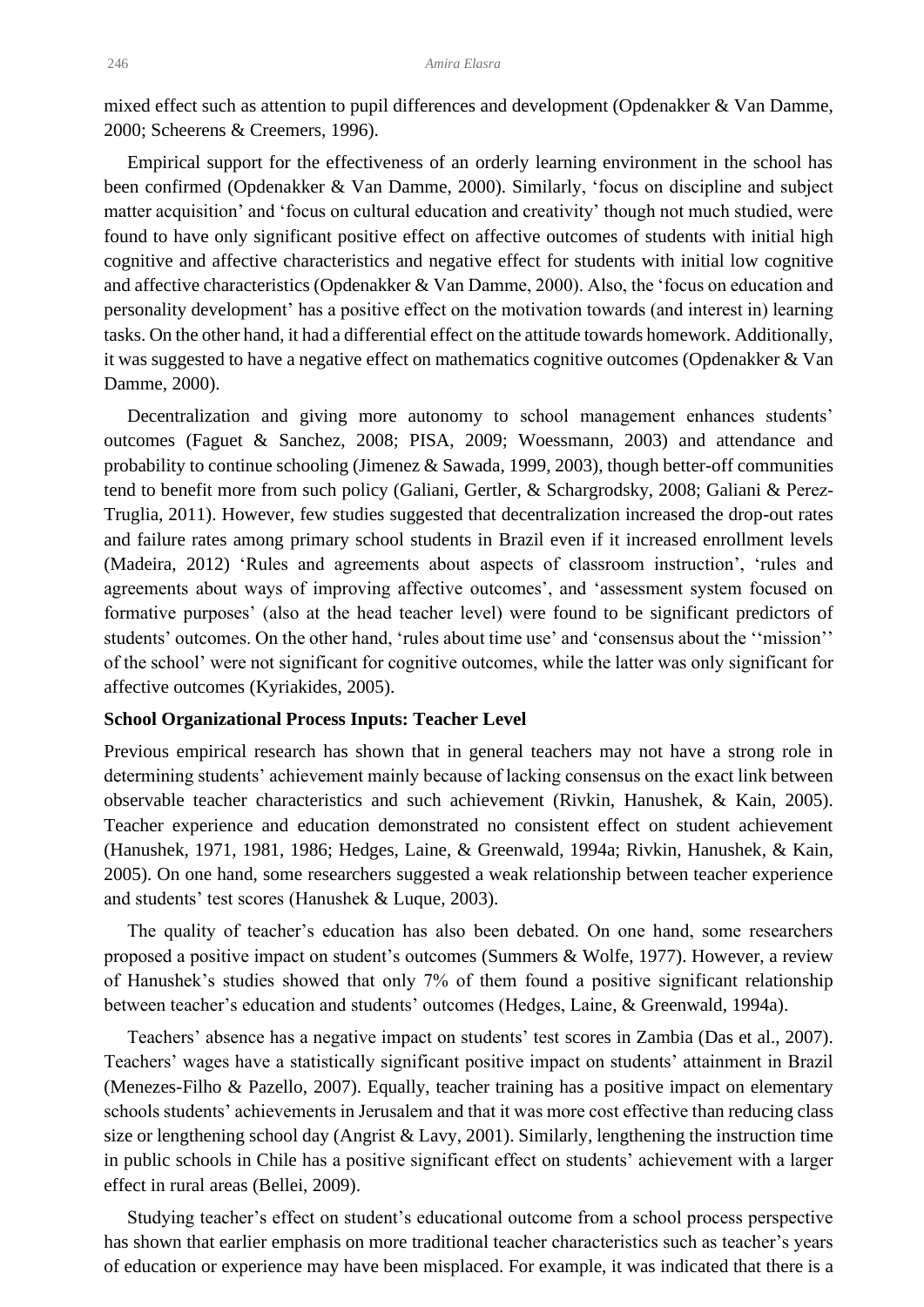large positive relationship between outcome and student's perception of a positive teacher's attitude towards him/herself. Such influence was coupled with no significant impact of teacher education or experience (Link & Ratledge, 1979).

 In a similar framework, the effect of teachers on students' outcomes was also examined in terms of how effective the teacher is with respect to student's perception of the teaching quality, the time spent on tasks in the classroom and the opportunity to learn with the homework assigned. One of the studies that followed that framework showed that teaching quality variables were significant predictors of students' cognitive and affective outcomes. Also, teacher practices were significant predictors of students' cognitive outcome, while time spent on teaching was not significant for such outcome (Kyriakides, 2005).

Teacher quality was found to have a positive impact on student's cognitive outcomes in the USA (Rivkin, Hanushek, & Kain, 2005). Moreover, little of the variation in teacher quality was explained by observable characteristic, such as education or experience. Similar findings were reported in England (Slater, Davies, & Burgess, 2009). Specifically, teacher quality makes a big difference in the outcome of students and can reduce the socio-economic gap between students' GCSE outcomes.

## **Method**

The data is an integrated dataset of the LSYPE, the NPD and the Ofsted. The student's cognitive outcome is measured by their key stage 4 (KS4) total GCSE/GNVQ new style point score for the year 2005/2006 using a sample of 1664 students in 187 schools and measures the student's affective outcome by their average score of attitude towards school given by the answers to five questions, where for each question the student can answer one of 5 categories: 'strongly disagree', 'disagree', 'I don't know', 'agree' and 'strongly agree' using a sample of 1520 students in 183 schools.

## *Independent Variables*

The analysis examines two key school process variables; teacher influence variable and school quality variable. This paper uses student's perception of their teacher to measure teacher influence. Specifically, three variables were constructed based on data from the LSYPE; student-teacher relationship ( $\alpha^1 = .21$ ), teacher quality ( $\alpha = .82$ ) and overall teacher index ( $\alpha = .71$ ). The Ofsted database provides information about school performance for the year  $2005/2006<sup>2</sup>$  using nine key judgements covering 56 questions. Nine indices were constructed for the nine judgements reflecting school overall effectiveness (OE,  $\alpha = .80$ ), achievement and standards (AS,  $\alpha = .86$ ), personal development and well-being (PDW,  $\alpha$  = .94), the quality of provision (QP,  $\alpha$  = .81), leadership and management (LM,  $\alpha$  = .89), the extent to which schools enable learners to be healthy (ESELH,  $\alpha$  = -.56), the extent to which providers ensure that learners stay safe (EPELS,  $\alpha$  = -1.35), the extent to which learners make a positive contribution (ELMPC,  $\alpha = .80$ ) and the extent to which schools enable learners to achieve economic well-being (ESELEW,  $\alpha = .22$ ). An overall school quality index was also constructed to measure the overall school performance using the above nine indices and to overcome the internal inconsistency of the three inconsistent indices ( $\alpha$  = .96).

 Given the nature of the variables used to construct the previous nine school quality indices, it could be argued that only the AS and PDW indices could suffer from a possible endogeneity

<sup>1</sup> Cronbach's alpha (Cronbach, 1951).

<sup>&</sup>lt;sup>2</sup> The Ofsted inspection was conducted between September 2005 and July 2006.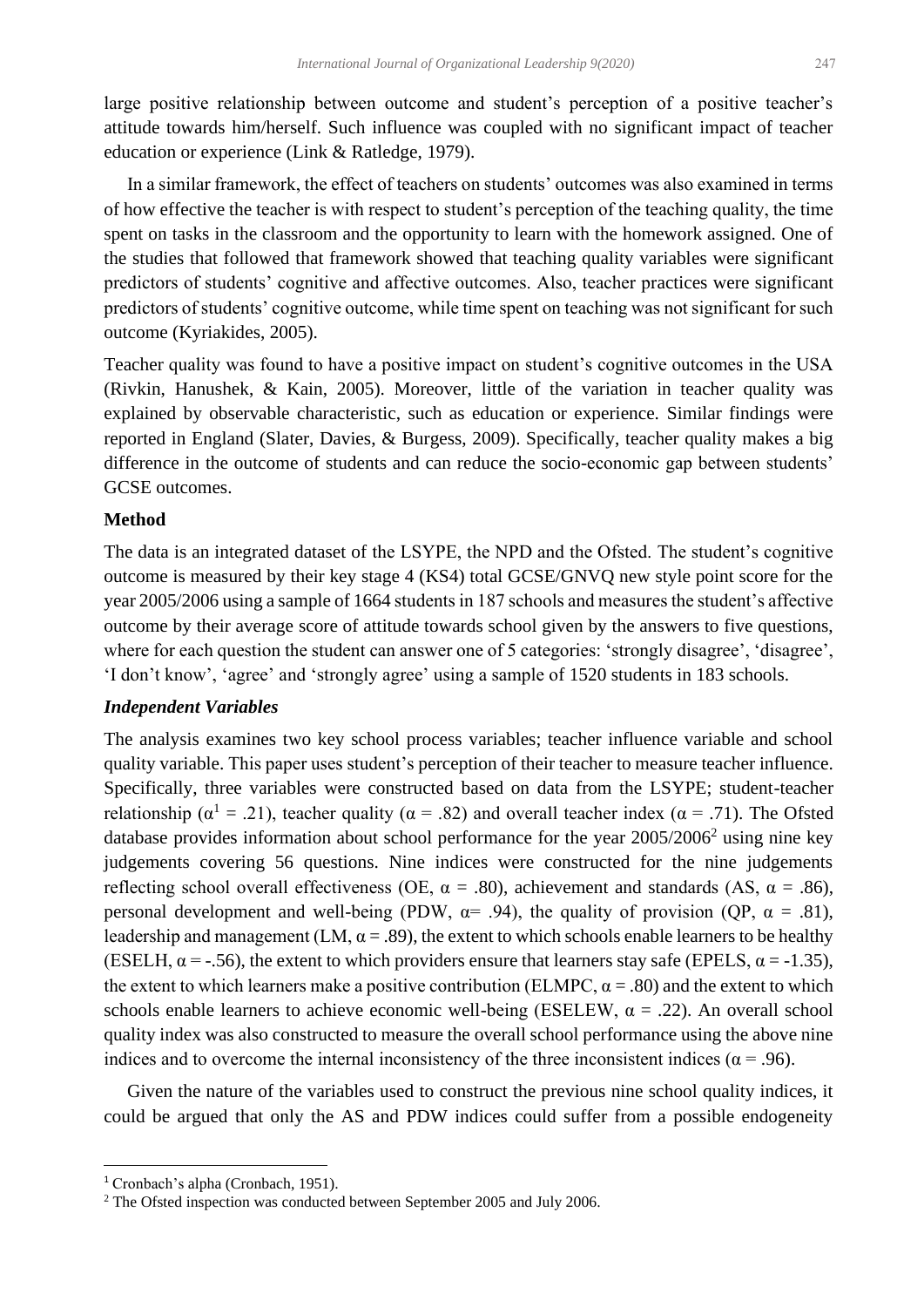problem with the KS4 outcome variable, where they were more or less measured around similar time point. However, a counter argument suggests that the number of students per school in the sample is very small.

#### *Econometric Method and Model specification*

The cognitive outcome variable is a count variable that follows a negative binomial distribution, hence is examined by a negative binomial regression model. While, the affective outcome variable is an ordinal variable examined by an ordinal logit model. The analysis starts by examining the teacher's effect on school cognitive outcome model (eq. 3), via three main specifications, each examining one of the three previously constructed teacher indices.

$$
\ln(\mu(co)_{it}) = \alpha + \gamma T_{i,t-1,t-2} + \sum_{L} \zeta_L (C_{it} + C_{i,t-2}) + \sum_{N} \beta_N (X_{i,t-1} + X_{i,t-2}) + \varepsilon_i
$$
(3)

where  $\mu$ (*co*)<sub>*it*</sub> represents the expected value of the *co*gnitive outcome variable of young person *i* measured at time *t* corresponding to year 2005/2006 when the KS4 outcome was measured (around wave three),  $T_{i,t-1,t-2}$  is the teacher influence index measured via three different indices (each constructed by a mix of variables measured at both wave one  $(t-2)$  and wave two  $(t-1)$ ),  $C_{Li}(L=2)$ are the school context variables; one representing the school phase of education at time *t* and the other representing a dummy for whether the school attended at wave one (*t-*2) was an independent or maintained school, and  $X_{\text{Ni}}$  ( $N=17$ ) are student's input variables measured at either wave one (*t-2*) or wave two (*t-*1). The same model is examined for the affective outcome (eq. 4), where  $\mu(af)$ <sub>*it*+1</sub> represents the expected value of the *affective* outcome variable of young person *i* measured at time  $(t+1)$  corresponding to wave four when the outcome was measured.

$$
\ln(\mu(af)_{i,t+1}/1 - \mu(af)_{i,t+1}) = \alpha + \gamma T_{i,t-1,t-2} + \sum_{L} \zeta_L (C_{it} + C_{i,t-2}) + \sum_{N} \beta_N (X_{i,t-1} + X_{i,t-2}) + \varepsilon_i
$$
(4)

 The analysis then examines the full model after adding the school quality effect measured at year 2005/2006 (eq. 5 examining the cognitive outcome and eq. 6 examining the effective outcome). Specifically, the model was examined via ten specifications each examining one of the ten school quality indices (*SQ*) explained earlier.

$$
\ln(\mu(co)_{it}) = \alpha + \gamma T_{i,t-1,t-2} + \lambda SQ_{ijt} + \sum_{L} \zeta_L (C_{it} + C_{i,t-2}) + \sum_{N} \beta_N (X_{i,t-1} + X_{i,t-2}) + \varepsilon_i
$$
(5)

$$
\ln(\mu(af)_{i,t+1}/1 - \mu(af)_{i,t+1}) = \alpha + \gamma T_{i,t-1,t-2} + \lambda SQ_{ijt} + \sum_{L} \zeta_L (C_{it} + C_{i,t-2}) + \sum_{N} \beta_N (X_{i,t-1} + X_{i,t-2}) + \varepsilon_i
$$
\n(6)

where  $SQ_{ijt}$  represents the school quality index for young person *i* at school *j* at time *t*.

#### **Findings**

#### *Students' Cognitive Outcome*

Table 1 shows that the student-teacher relationship index, model (1), is not a significant predictor and that the other two teacher indices could be better predictors. The teacher quality index however shows that with each 1 standard deviation increase in teacher quality the expected value of KS4 score goes up by 6.3%. Also, the overall teacher index is significantly positive with a similar size 6%. These findings support those of Aaronson, Barrow and Sander (2007), Glewwe et al., (2011), Kyriakides (2005), Link and Ratledge (1979) and Rivkin, Hanushek and Kain (2005) even though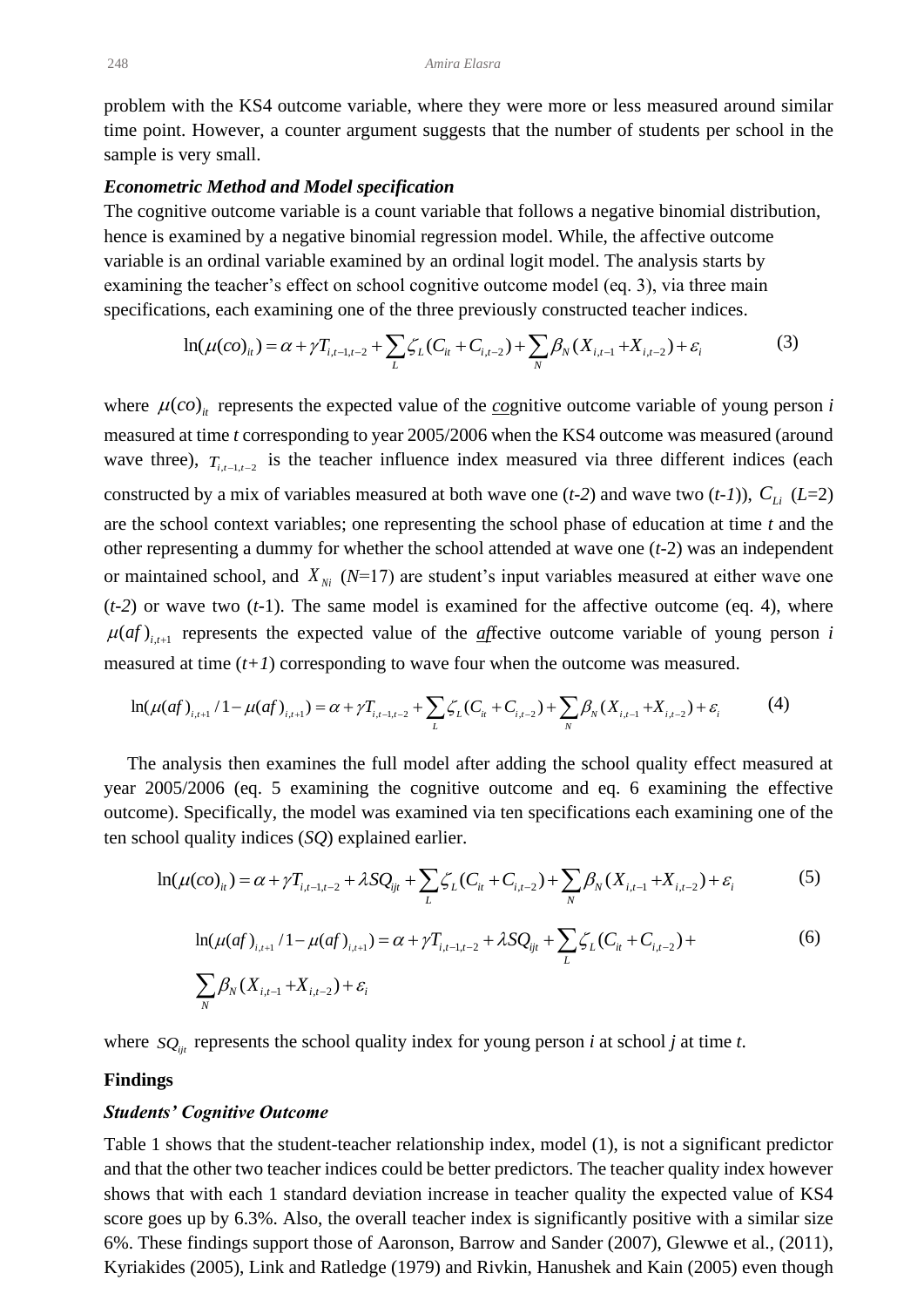such influence is relatively small in size indicating that student's inputs may play a bigger role in explaining their cognitive outcome.

#### Table 1

*Teacher Influence on Cognitive Outcome*

|                                                       | (1)        | (2)        | (3)        |
|-------------------------------------------------------|------------|------------|------------|
| <b>VARIABLES</b>                                      | <b>IRR</b> | <b>IRR</b> | <b>IRR</b> |
| <b>Teacher Influence</b>                              |            |            |            |
| Student/teacher relation index                        | 1.003      |            |            |
|                                                       | (.002)     |            |            |
| Teacher quality index                                 |            | $1.007***$ |            |
|                                                       |            | (.001)     |            |
| Overall teacher index                                 |            |            | $1.005***$ |
|                                                       |            |            | (.001)     |
| <b>Student Inputs</b>                                 |            |            |            |
| KS3 score(Z)                                          | $1.39***$  | $1.38***$  | 1.392***   |
|                                                       | (.03)      | (.03)      | (.03)      |
| Likelihood of the young person applying to university |            |            |            |
| (reference level: not at all likely)                  |            |            |            |
| Not very likely                                       | $1.16***$  | $1.15**$   | $1.148**$  |
|                                                       | (.06)      | (.06)      | (.06)      |
| Fairly likely                                         | $1.23***$  | $1.21***$  | $1.21***$  |
|                                                       | (.06)      | (.06)      | (.06)      |
| Very likely                                           | $1.22***$  | $1.19***$  | $1.18***$  |
|                                                       | (.06)      | (.06)      | (.06)      |

Standard error (Eform) in parentheses. \*\*\* $p < .001$ , \*\* $p < .05$ , \* $p < .01$ .

 The models throughout the paper control for whether an independent school, school phase of education, highest qualification of family, family ns-sec class, mean income, IDACI score, type of household tenure, urban/rural indicator, how the young person's expenses would be paid if stayed on in education- parent(s) will support or give money, how involved is the MP in the young person's school life? whether or not there is internet access from home, whether or not there is home computer in the household, family structure, young person's religion, ethnicity, gender, young person has special educational needs and age.

 The most important student's input in model (3) was their academic self-schema or prior attainment measured by KS3 score, which had a significant positive association with KS4 score, where one standard deviation increase in KS3 score was associated with 39.2% increase in the expected value of KS4 score (Duran & Weffer, 1992; Glick & Sahn, 2010; Tymms, 1992). Similar conclusion was found in an earlier UK study (Chowdry, Crawford, & Goodman, 2011). Similarly, the likelihood of applying to university had also a positive significant association, where students who were very likely to apply to university were more likely to have higher expected value of KS4 score by almost 19% compared to those who were not likely at all to apply to university (Chowdry, Crawford, & Goodman, 2009).

 The model then introduces school quality effect as indicated in Table 2, where all school quality indices had a significant positive association with the student's outcome aside from the two indices reflecting the extent to which schools enable learners to be healthy (ESELH) and the extent to which learners make a positive contribution (ELMPC).

 Despite the positive significant impact of most of the first nine school quality indices, the magnitude of such importance was relatively small ranging between almost 2% for one standard deviation increase in the extent to which providers ensure that learners stay safe index (EPELS) and 5.4% for the overall effectiveness index (OE). However, given that the former lacked sufficient internal consistency, it could be concluded that the latter (OE) is the most important aspect of school performance in explaining cognitive outcome. The last column in Table 2 examined the impact of the overall school quality index, which reflects all the previous nine indices. Despite the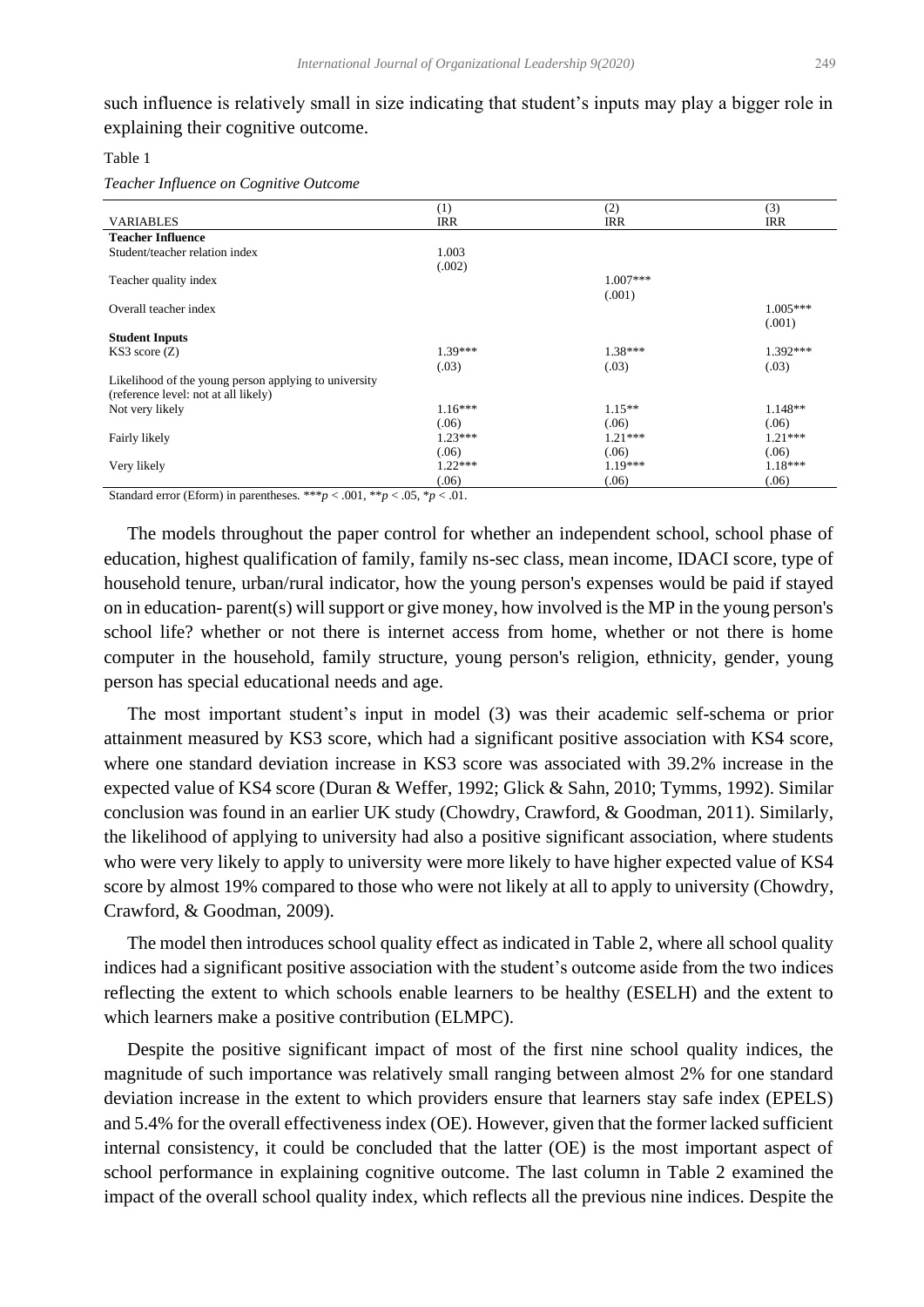significant positive impact of the overall index, it as well had a small magnitude of only 6.2% on cognitive outcome.

#### Table 2

*School Quality Effect on Cognitive Outcome*

|                        | (1)                  | (2)                  | (3)                  | (4)                  | (5)                  | (6)                  | (7)                  | (8)                  | (9)                  | (10)                  |
|------------------------|----------------------|----------------------|----------------------|----------------------|----------------------|----------------------|----------------------|----------------------|----------------------|-----------------------|
| <b>VARIABLES</b>       | <b>IRR</b>           | IRR                  | <b>IRR</b>           | <b>IRR</b>           | <b>IRR</b>           | <b>IRR</b>           | <b>IRR</b>           | <b>IRR</b>           | <b>IRR</b>           | <b>IRR</b>            |
| <b>School Process</b>  |                      |                      |                      |                      |                      |                      |                      |                      |                      |                       |
| SchOE_A                | 1.009***<br>(.002)   |                      |                      |                      |                      |                      |                      |                      |                      |                       |
| SchAS_A                |                      | $1.007***$<br>(.002) |                      |                      |                      |                      |                      |                      |                      |                       |
| SchPDW_A               |                      |                      | $1.005***$<br>(.001) |                      |                      |                      |                      |                      |                      |                       |
| SchQP_A                |                      |                      |                      | $1.01***$<br>(.003)  |                      |                      |                      |                      |                      |                       |
| SchLM_A                |                      |                      |                      |                      | $1.007***$<br>(.002) |                      |                      |                      |                      |                       |
| SchESELH_A             |                      |                      |                      |                      |                      | 1.01<br>(.006)       |                      |                      |                      |                       |
| SchEPELS_A             |                      |                      |                      |                      |                      |                      | $1.02***$<br>(.004)  |                      |                      |                       |
| SchELMPC_A             |                      |                      |                      |                      |                      |                      |                      | 1.007<br>(.005)      |                      |                       |
| SchESELEW_A            |                      |                      |                      |                      |                      |                      |                      |                      | $1.01**$<br>(.006)   |                       |
| Overall school quality |                      |                      |                      |                      |                      |                      |                      |                      |                      | $1.002***$<br>(.0004) |
| Overall teacher index  | $1.005***$<br>(.001) | $1.005***$<br>(.001) | $1.005***$<br>(.001) | $1.005***$<br>(.001) | $1.005***$<br>(.001) | $1.005***$<br>(.001) | $1.005***$<br>(.001) | $1.005***$<br>(.001) | $1.005***$<br>(.001) | $1.005***$<br>(.001)  |

The goodness of fit<sup>3</sup> test for the full model (10):  $F(64, 96) = 69.42***$ .

Standard error (Eform) in parentheses. \*\*\* $p < .001$ , \*\* $p < .05$ , \* $p < .01$ 

## **Students' Affective Outcome**

Table 3 shows that all three teacher influence indices have a significant positive association with student's affective outcomewith a large magnitude of both the teacher quality index and the overall teacher index; 119% and 112% respectively (Kyriakides, 2005). Additionally, the most important student's input was their likelihood of applying to university, where students who were very or fairly likely to apply to university were likely to have higher attitude by almost 119% and 107% respectively compared to those who are not likely at all to apply to university. Similarly, their academic self-schema had also a significant positive impact on their attitude towards school (Chowdry, Crawford, & Goodman, 2011).

 The school quality effect in Table 4 shows that only three indices were found to have a significant association with student's affective outcome. Specifically, school achievement and standards (AS), quality of provision (QP) and leadership and management (LM) (Murdoch and Phelps, 1973). Also, the school quality of provision and its leadership and management are likely to improve students' attitude towards school, where one would expect students to better value the time they spend at school as long as the school provides better environment for students to be willing to attend school and devote more effort for school work (Kyriakides, 2005; Opdenakker & Van Damme, 2000). Besides such positive sign, it was moderate reflecting a range of 18% and 15% (AS and LM respectively) and 21% (QP) improvement in student's attitude with each 1 standard deviation increase in those school quality indices.

 There is some evidence in the literature that schools which are among the most effective in enhancing cognitive outcomes are not necessarily among the most effective in helping their students achieve non-cognitive outcomes (Kyriakides, 2005; Opdenakker & Van Damme, 2000).

 $3 R<sup>2</sup>$  was not be reported since the estimation is based on a survey designed dataset, where cases are not independent and so estimating  $R^2$  would not be appropriate.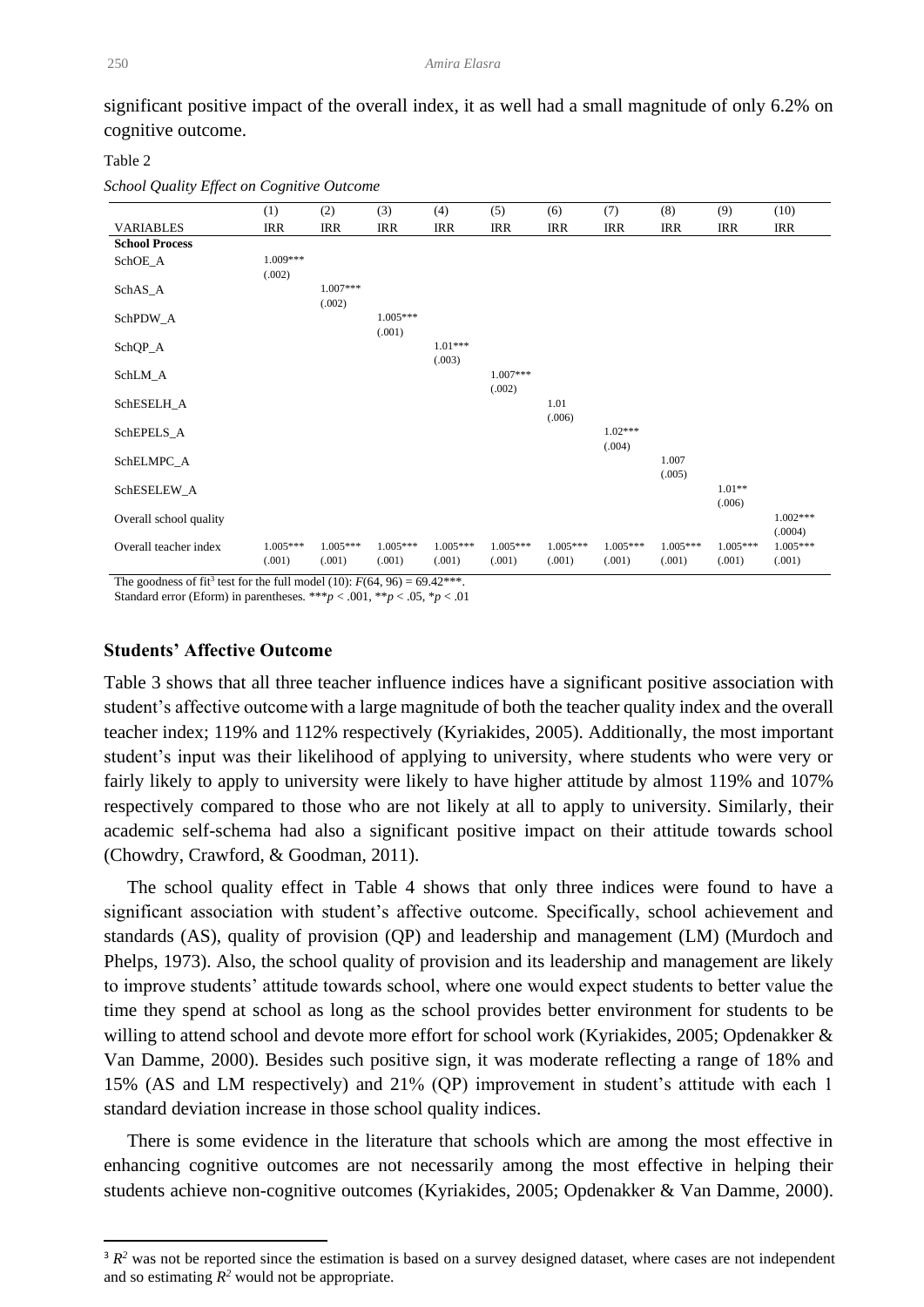The overall teacher index in the full model (10) indicates a positive significant impact of 109% on attitude. This implies that the teacher effect on attitude was not affected by the overall school quality and that such effect is the leading school process factor that could significantly explain such attitude as has also been observed in the teacher effect models earlier.

Table 3

|  | Teacher Influence on Affective Outcome |  |
|--|----------------------------------------|--|
|  |                                        |  |

|                                                                                               | (1)       | (2)       | (3)       |
|-----------------------------------------------------------------------------------------------|-----------|-----------|-----------|
| <b>VARIABLES</b>                                                                              | <b>OR</b> | <b>OR</b> | <b>OR</b> |
| <b>Teacher Influence</b>                                                                      |           |           |           |
| Student/teacher relation index                                                                | $1.05***$ |           |           |
|                                                                                               | (0.01)    |           |           |
| Teacher quality index                                                                         |           | $1.09***$ |           |
|                                                                                               |           | (.008)    |           |
| Overall teacher index                                                                         |           |           | $1.06***$ |
|                                                                                               |           |           | (.006)    |
| <b>Student Inputs</b>                                                                         |           |           |           |
| KS3 score(Z)                                                                                  | $1.40***$ | $1.25**$  | $1.34***$ |
|                                                                                               | (.14)     | (.13)     | (.14)     |
| Likelihood of the young person applying to university (reference<br>level: not at all likely) |           |           |           |
|                                                                                               |           |           |           |
| Not very likely                                                                               | $2.05**$  | $2.07***$ | $1.86**$  |
|                                                                                               | (.59)     | (.55)     | (.53)     |
| Fairly likely                                                                                 | $2.63***$ | $2.27***$ | $2.06**$  |
|                                                                                               | (.73)     | (.62)     | (.58)     |
| Very likely                                                                                   | $2.97***$ | $2.35***$ | $2.19**$  |
|                                                                                               | (.90)     | (.70)     | (.67)     |

Standard error (Eform) in parentheses. \*\*\* $p < .001$ , \*\* $p < .05$ , \* $p < .01$ .

#### Table 4

#### *School Quality Effect on Affective Outcome*

|                        | (1)                 | (2)                 | (3)                 | (4)                 | (5)                 | (6)                 | (7)                 | (8)                 | (9)                 | (10)                |
|------------------------|---------------------|---------------------|---------------------|---------------------|---------------------|---------------------|---------------------|---------------------|---------------------|---------------------|
| <b>VARIABLES</b>       | <b>OR</b>           | <b>OR</b>           | <b>OR</b>           | <b>OR</b>           | <b>OR</b>           | <b>OR</b>           | <b>OR</b>           | <b>OR</b>           | <b>OR</b>           | <b>OR</b>           |
| <b>School Process</b>  |                     |                     |                     |                     |                     |                     |                     |                     |                     |                     |
| SchOE_A                | 1.01                |                     |                     |                     |                     |                     |                     |                     |                     |                     |
| SchAS_A                | (.01)               | $1.03**$<br>(.01)   |                     |                     |                     |                     |                     |                     |                     |                     |
| SchPDW_A               |                     |                     | 1.007<br>(.009)     |                     |                     |                     |                     |                     |                     |                     |
| SchQP_A                |                     |                     |                     | $1.04**$<br>(.01)   |                     |                     |                     |                     |                     |                     |
| SchLM_A                |                     |                     |                     |                     | $1.02*$<br>(.01)    |                     |                     |                     |                     |                     |
| SchESELH_A             |                     |                     |                     |                     |                     | .96<br>(.02)        |                     |                     |                     |                     |
| SchEPELS_A             |                     |                     |                     |                     |                     |                     | .97<br>(.02)        |                     |                     |                     |
| SchELMPC_A             |                     |                     |                     |                     |                     |                     |                     | .95<br>(.03)        |                     |                     |
| SchESELEW_A            |                     |                     |                     |                     |                     |                     |                     |                     | .99<br>(.03)        |                     |
| Overall school quality |                     |                     |                     |                     |                     |                     |                     |                     |                     | 1.003<br>(.002)     |
| Overall teacher index  | $1.06***$<br>(.006) | $1.06***$<br>(.006) | $1.06***$<br>(.006) | $1.06***$<br>(.006) | $1.06***$<br>(.006) | $1.06***$<br>(.006) | $1.06***$<br>(.006) | $1.06***$<br>(.006) | $1.06***$<br>(.006) | $1.06***$<br>(.006) |

The goodness of fit test for the full model (10):  $F(64, 91) = 12.10***$ 

Standard error (Eform) in parentheses. \*\*\* $p < .001$ , \*\* $p < .05$ , \* $p < .01$ .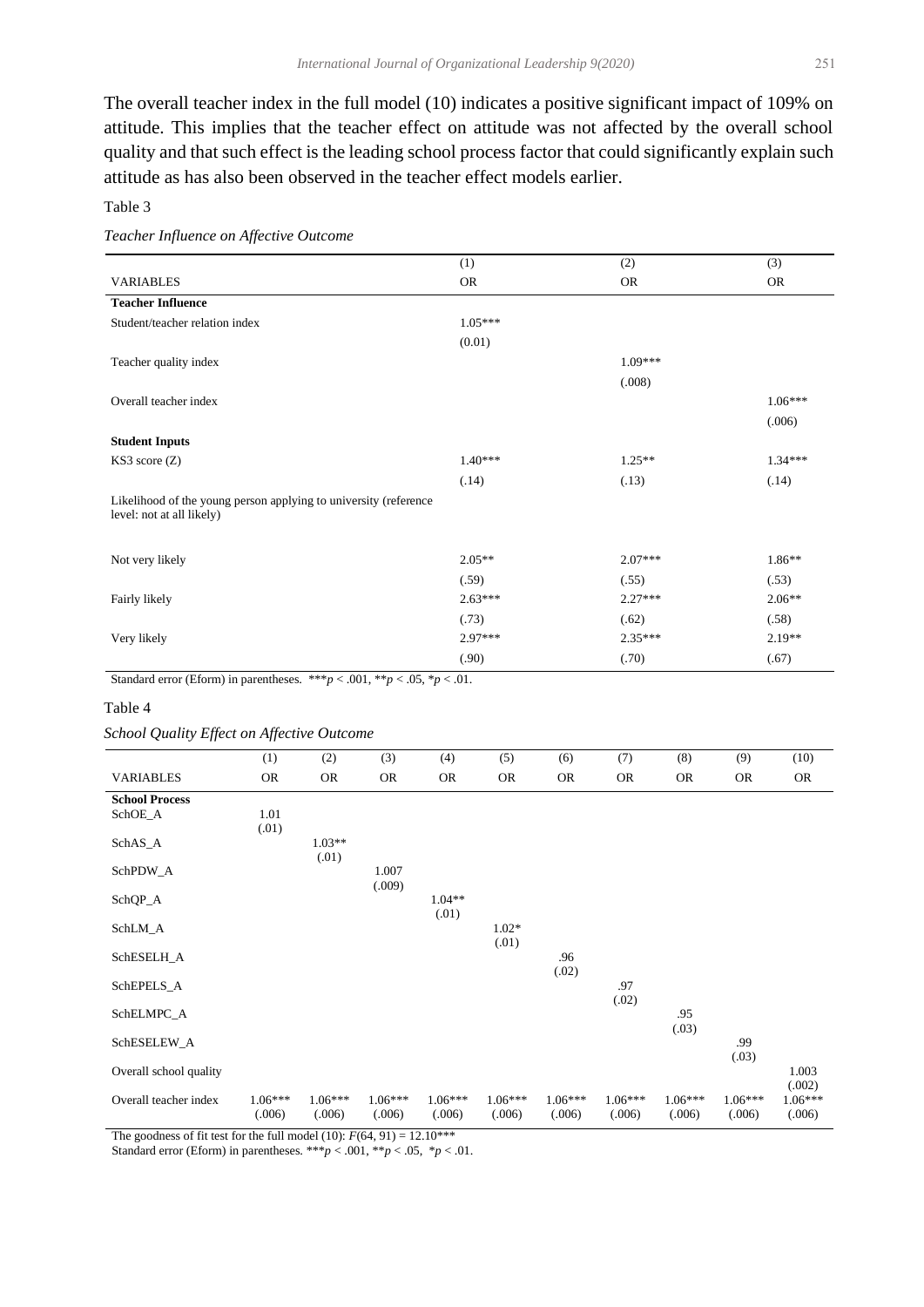## **Conclusion and Discussion**

This paper introduced the school organizational process component of the CIPO model to the educational production function approach by examining the effect of school process inputs on English students' educational cognitive and affective outcomes controlling for both school context and student's inputs.

 The primary implication of the findings is that teachers matter. Teachers play a significant positive moderate role in improving student's cognitive outcome and a much bigger role in improving their affective outcome. Additionally, comparing teacher effect with the overall school quality effect, it was found that the first was slightly smaller than the latter when it comes to cognitive outcome, while it was much bigger in the case of affective outcome. Such findings were coupled with another indicating that student's inputs may play a bigger role in explaining their outcomes.

 The findings do not necessarily imply that the school does not matter. Rather they imply that teachers within school play a major role in affecting both students' cognitive and affective outcome. Accordingly, both schools and teachers should invest more in teachers' non-financial and/or human qualities, such as teacher effectiveness in monitoring students' performance in terms of homework doing and their availability for student support outside class. Also, schools should pay more attention and put more emphasis on the teacher performance in terms of how he/she influences students' social conduct and how far he/she is being fair with students from different cultural backgrounds. Perhaps, a common proposed policy would be to link teachers' compensation with their performance in terms of the aforementioned aspects rather than just their education and level of experience.

 Most school quality aspects were found to have positive significant association with student's cognitive outcome but not necessarily their affective outcome. However, their magnitudes were moderate for the cognitive outcome and bigger for the affective outcome. Moreover, the findings have shown that the school achievement and standards (AS), the quality of provision (QP), and its leadership and management (LM) had positive significant contributions in explaining both outcomes.

 The findings of this paper show insignificance of the majority of family background factors, which could suggest in line with what has been reported in the literature regarding the case of England that teacher quality (Slater, Davies, & Burgess, 2009) and school quality do matter for the cognitive and affective outcomes of students.

 The findings have shown that student's attitude towards school or put differently their perception of the school was significantly positively related to the overall academic achievement of the school, which would make both parents and the children somehow equally happy when making the decision of which school to join. Accordingly, parents should not form their decision entirely based on just the level of academic achievement of the school but also on other factors such as the quality of how effective will teaching and learning be in meeting the full range of their children's needs, how well do the curriculum and other activities meet the range of needs and interests of the children and how well their children are going to be cared for, guided and supported.

 Although the analysis has adopted the CIPO model to control for the full dimensionality of the educational process, a clear limitation exists with the lack of evidence about the effect of school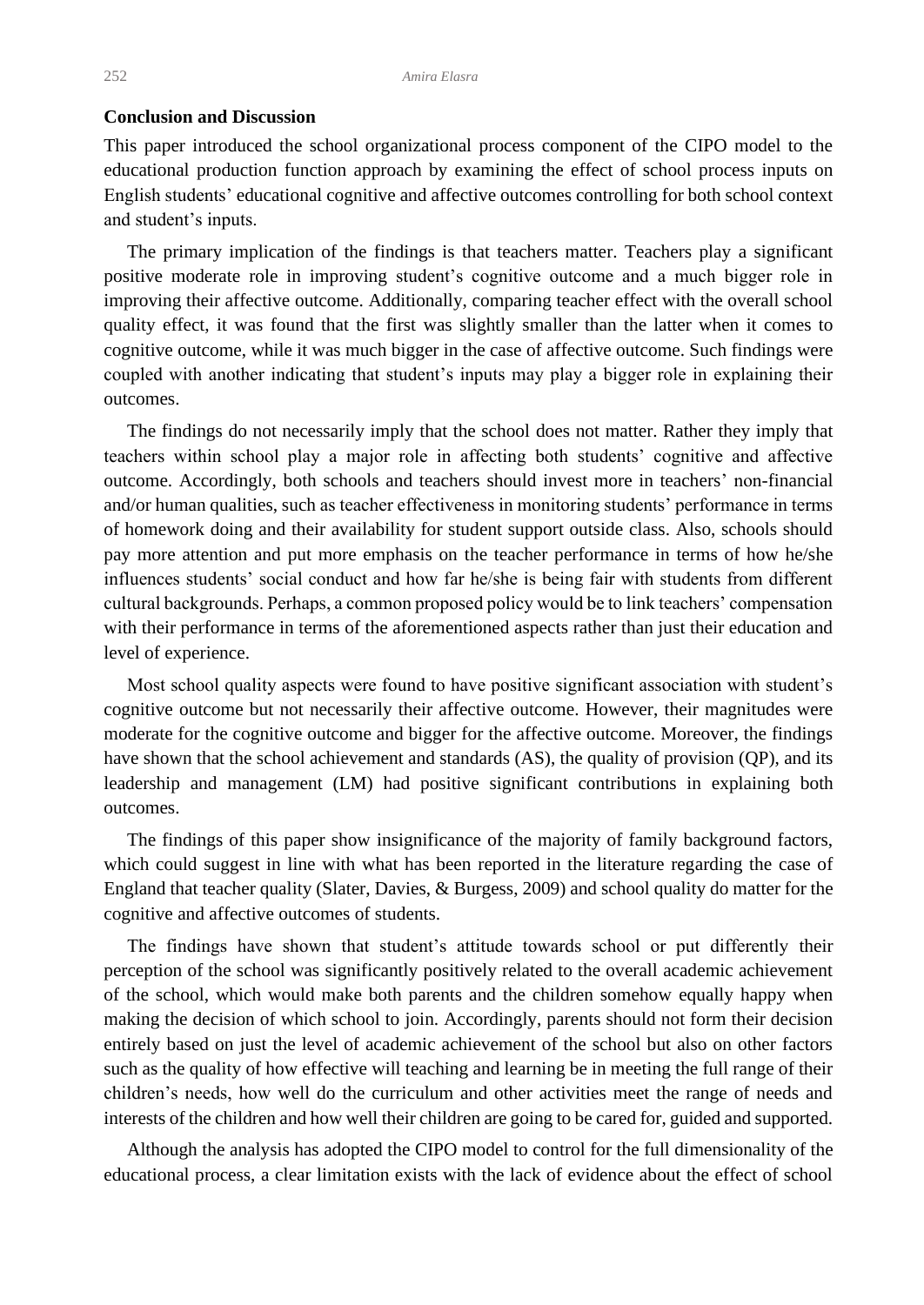resources inputs, which comes as a result of the lack of the necessary data about school related expenditure indicators. It would be important for future research to examine the overall teacher index combining both observable teacher inputs about their level of education, experience and salary with the student's perception of their teacher so that a clearer conclusion could be drawn about the full nature of the teacher effect. Another limitation of the analysis is that it lacked information on the classroom level restricting the implementation of multilevel analysis.

#### **References**

- Aaronson, D., Barrow, L., & Sander, W. (2007). Teachers and student achievement in the Chicago public high schools. *Journal of Labor Economics*, *25*(1), 95–136.
- Administrative Data Liaison Service (2010). *National Pupil Database*. Retrieved from [http://adls.ac.uk/department-for](http://adls.ac.uk/department-for-education/dcsf-npd/?detail)[education/dcsf-npd/?detail](http://adls.ac.uk/department-for-education/dcsf-npd/?detail) [accessed 05 September 2014].
- Anderson, C. S. (1982). The search for school climate: A review of the research. *Review of Educational Research*, *52*(3), 368– 420.
- Angrist, J. D., & Lavy, V. (2001). Does teacher training affect pupil learning? Evidence from matched comparisons in Jerusalem public schools. *Journal of Labor Economics*, *19*(2), 343–369.
- Armor, D., Conry-Oseguera, P., Cox, M., King, N. J., Mcdonnell, L., Pascal, A., Edward, W. Pauly, & Zellman, G. (1976). *Analysis of the reading program in selected Los Angeles minority schools*. Santa Monica: Rand.
- Bellei, C. (2009). Does lengthening the school day increase students' academic achievement? Results from a natural experiment in Chile. *Economics of Education Review*, *28*, 629–640.
- Chowdry, H., Crawford, C., & Goodman, A. (2009). *Drivers and barriers to educational success evidence from the longitudinal study of young people in England*. London: Department for Children, Schools and Families.
- Chowdry, H., Crawford, C., & Goodman, A. (2011). The role of attitudes and behaviours in explaining socio-economic differences in attainment at age 16. *Longitudinal and Life Course Studies, 2*(1)*, 59–76*
- Chowdry, H., Gregg, P. A., Goodman, A., Crawford, C., Dearden, L., Joyce, R., Sibieta, L., Sylva, K., & Washbrook, E. V. (2010). *Poorer children's educational attainment: how important are attitudes and behaviour?* York: Joseph Rowntree Foundation.
- Coleman, J. S. (1966). *Equality of educational opportunity.* Washington, DC: Government Printing Office.
- Cronbach, L. J. (1951). Coefficient alpha and the internal structure of tests. *Psychometrika, 16*(3), 297–334.
- Daly, P. (1991). How large are secondary school effects in Northern Ireland? *School Effectiveness and School Improvement*, *2*(4), 305–323.
- Das, J., Dercon, S., Habyarimana, J., & Krishnan, P. (2007). Teacher shocks and student learning evidence from Zambia. *Journal of Human Resources*, *42*(4), 820–862.
- Duran, B. J., & Weffer, R. E. (1992). Immigrants' aspirations, high school process, and academic outcomes. *American Educational Research Journal*, *29*(1), 163–181.
- Edmonds, R. (1979). Effective schools for the urban poor. *Educational Leadership*, *37*(1), 15–27.
- Faguet, J., & Sanchez, F. (2008). Decentralization's effects on educational outcomes in Bolivia and Colombia. *World Development, 36*(7), 1294–1316.
- Galiani, S., Gertler, P., & Schargrodsky, E. (2008). School decentralization: Helping the good get better, but leaving the poor behind. *Journal of Public Economics*, *92*, 2106–2120.
- Galiani, S., & Perez‐Truglia, R. (2011). School management in developing countries. Paper presented at *Education Policy in Developing Countries: What Do We Know, and What Should We Do to Understand What We Don't Know?* February 4‐5, University of Minnesota.
- Glewwe, P. W., Hanushek, E. A., Humpage, S. D., & Ravina, R. (2011). School resources and educational outcomes in developing countries: a review of the literature from 1990 to 2010. *Working Paper No.17554,* Massachusetts: National Bureau of Economic Research.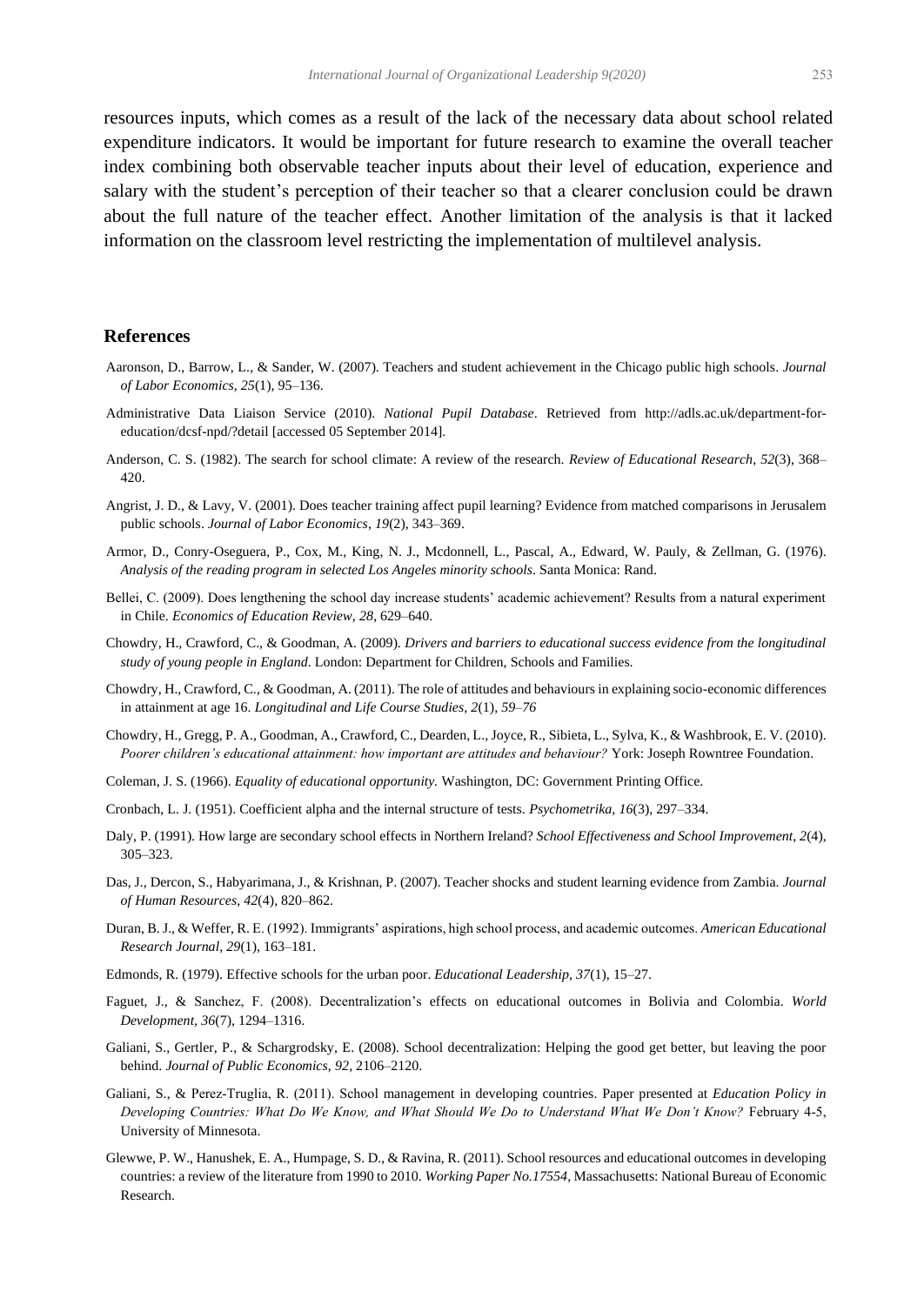- Glick, P., & Sahn, D. E. (2010). Early academic performance, grade repetition, and school attainment in Senegal: A panel data analysis. *The World Bank Economic Review*, *24*(1), 93–120.
- Hanushek, E.A. (1971). Teacher characteristics and gains in student achievement: Estimation using micro-data. *American Economic Review*, 61 (2), pp.280–288.
- Hanushek, E. A. (1981). Throwing money at schools. *Journal of Policy Analysis and Management*, *1*(1), 19–41.
- Hanushek, E. A. (1986). The economics of schooling: Production and efficiency in public schools. *Journal of Economic Literature*, *24*, 1141–1177.
- Hanushek, E., & Luque, J. (2003). Efficiency and equity in schools around the world. *Economics of Education Review*, *22*(5), 481–502.
- Hedges, L.V., Laine, R. D., & Greenwald, R. (1994a). When reinventing the wheel is not necessary: A case study in the use of meta-analysis in education finance. *Journal of Education Finance*, *20*(1),1–20.
- Jimenez, E., & Sawada, Y. (1999). Do community-managed schools work? An evaluation of El Salvador's EDUCO program. *World Bank Economic Review*, *13*(3), 415–441.
- Jimenez, E., & Sawada, Y. (2003). Does community management help keep kids in schools? Evidence using panel data from El Salvador's EDUCO Program. CIRJE F-Series CIRJE-F-236, CIRJE, Faculty of Economics, University of Tokyo.
- Kerckhoff, A. C. (1986). Effects of ability grouping in British secondary schools. *American Sociological Review*, *51*(6), 842–858.
- Knoeppel, R. C., Verstegen, D. A., & Rinehart, J. S. (2007). what is the relationship between resources and student achievement? A canonical analysis. *Journal of Education Finance*, *33*(2), 183–202.
- Knuver, A. W. M., & Brandsma, H. P. (1993). Cognitive and affective outcomes in school effectiveness research. *School effectiveness and school improvement*, *4*(3), 189–204.
- Kyriakides, L. (2005). extending the comprehensive model of educational effectiveness by an empirical investigation. *School Effectiveness and School Improvement*, *16*(2), 103–152.
- Levaččićć, R., & Vignoles, A. (2002). Researching the links between school resources and student outcomes in the UK: A review of issues and evidence. *Education Economics*, *10*(3), 313–331.
- Link, C. R., & Ratledge, E. C. (1979). Student perceptions, IQ, and achievement. *The Journal of Human Resources*, *14*(1), 98– 111.
- Madeira, R. (2012). The effects of decentralization on schooling: evidence from the sao paulo state education reform. *Working Paper* nº 2012-26, Department of economics, fea-usp.
- Menezes-Filho, N., & Pazello, E. (2007). Do teachers' wages matter for proficiency? Evidence from a funding reform in Brazil. *Economics of Education Review*, 26, 660–672.
- Mortimore, P. (1993). School effectiveness and the management of effective learning and teaching. *School Effectiveness and School Improvement*, *4*(4), 290–310.
- Mortimore, P., Sammons, P., Stoll, L., Lewis, D., & Ecob, R. (1988). *School matters: the junior years*. Wells, UK: Open Books.
- Murnane, R.J. (1975). *The impact of school resources on the learning of inner city children*. Cambridge, MA: Ballinger Publishing Co.
- Opdenakker, M. C., & Van Damme, J. (2000). Effects of schools, teaching staff and classes on achievement and well-being in secondary education: Similarities and differences between school outcomes. *School Effectiveness and School Improvement*, *11*(2), 165–196.
- PISA (2009). PISA 2009 Results. What Makes a School Succesful? Resources, Policies and Practices. Volume IV. Organisation for Economic Co-operation and Development.
- Reynolds, D. (1982). The search for effective schools. *School Organisation*, *2*(3), 215–237.
- Rivkin, S. G., Hanushek, E. A., & Kain, J. F. (2005). Teachers, schools, and academic achievement. *Econometrica*, *73*(2), 417– 458.
- Rutter, M. (1979). *Fifteen thousand hours: Secondary schools and their effects on children*. Somerset, UK: Open Books.
- Sammons, P., Hillman, J., & Mortimore, P. (1995). *Key characteristics of effective schools: A review of school effectiveness research*. London: OFSTED.